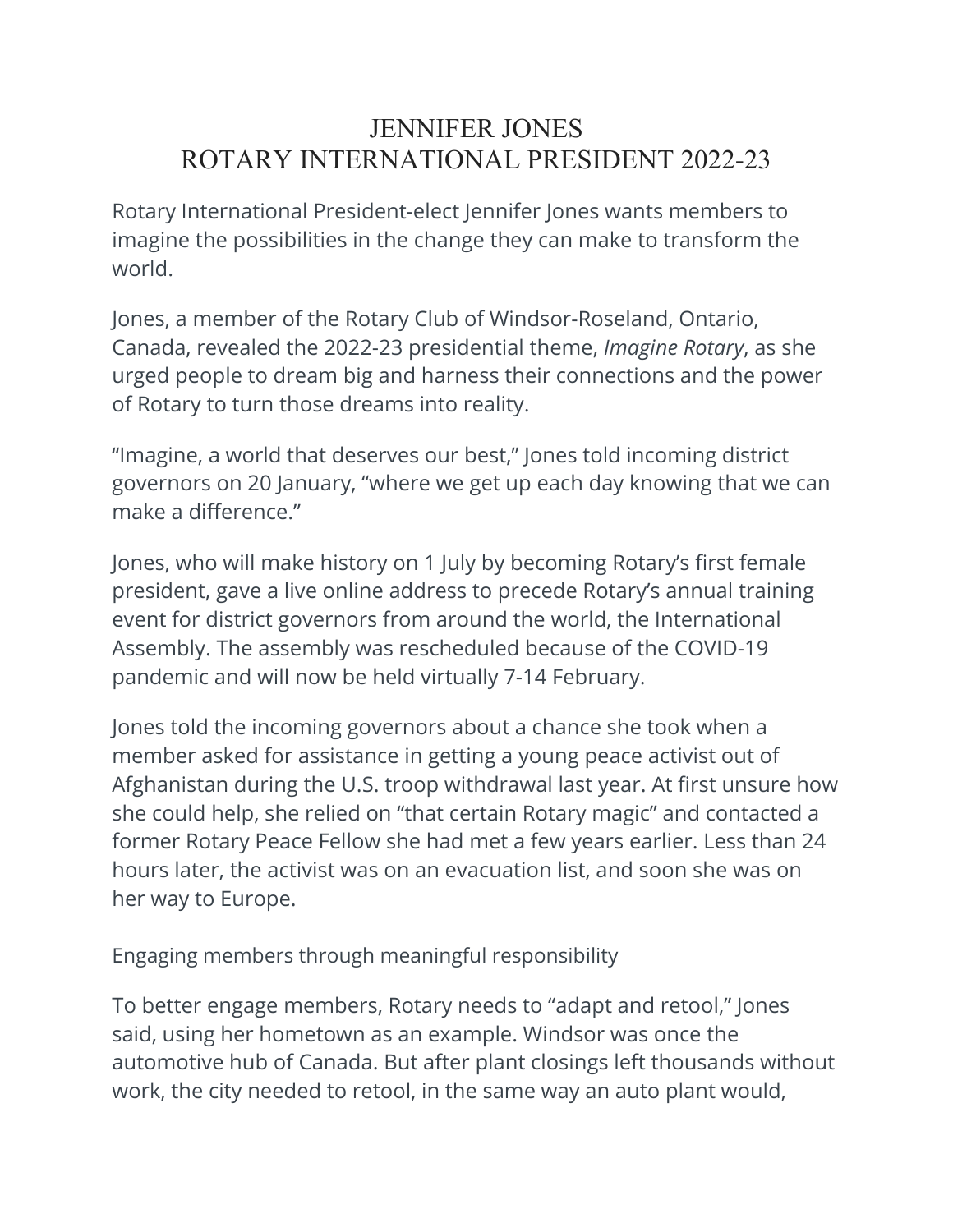preparing for new parts or a new model. Now, Jones said, Windsor is a leader in agribusiness and medical and aerospace technology.

For Rotary, "finding the right 'part' to engage each member should be our core function," Jones said. "It comes down to the comfort and care of our members."

Engaging members is crucial to retaining members, she said, adding that we need to ask members what they want to get from Rotary and give them meaningful responsibilities.

"It is our offer of hands-on service, personal growth, leadership development, and lifelong friendships that creates purpose and passion," Jones said.

Imagine, a world that deserves our best where we get up each day knowing that we can make a difference.

## **RI President-elect Jennifer Jones**

Embracing change also means embracing new club models, Jones said, as she asked the incoming governors to form at least two new innovative or cause-based clubs during their term. "Let's make sure we engage our members, so they love their clubs and their Rotary experience," she added.

Jones also announced the appointment of a Rotaract member as a Rotary public image coordinator and said that she has included Rotaractors on several committees and will assign some Rotaractors as president's representatives.

"We have been entrusted with leadership in our great organization," Jones said. "Now it is up to us to be brave and intentional in our actions, and let others help us lead."

Jones noted that Rotary has little time left to achieve the RI Board of Directors' goal of having women make up 30% of Rotary's members by 2023. Rotary has achieved this in more than 110 countries, she said, but it